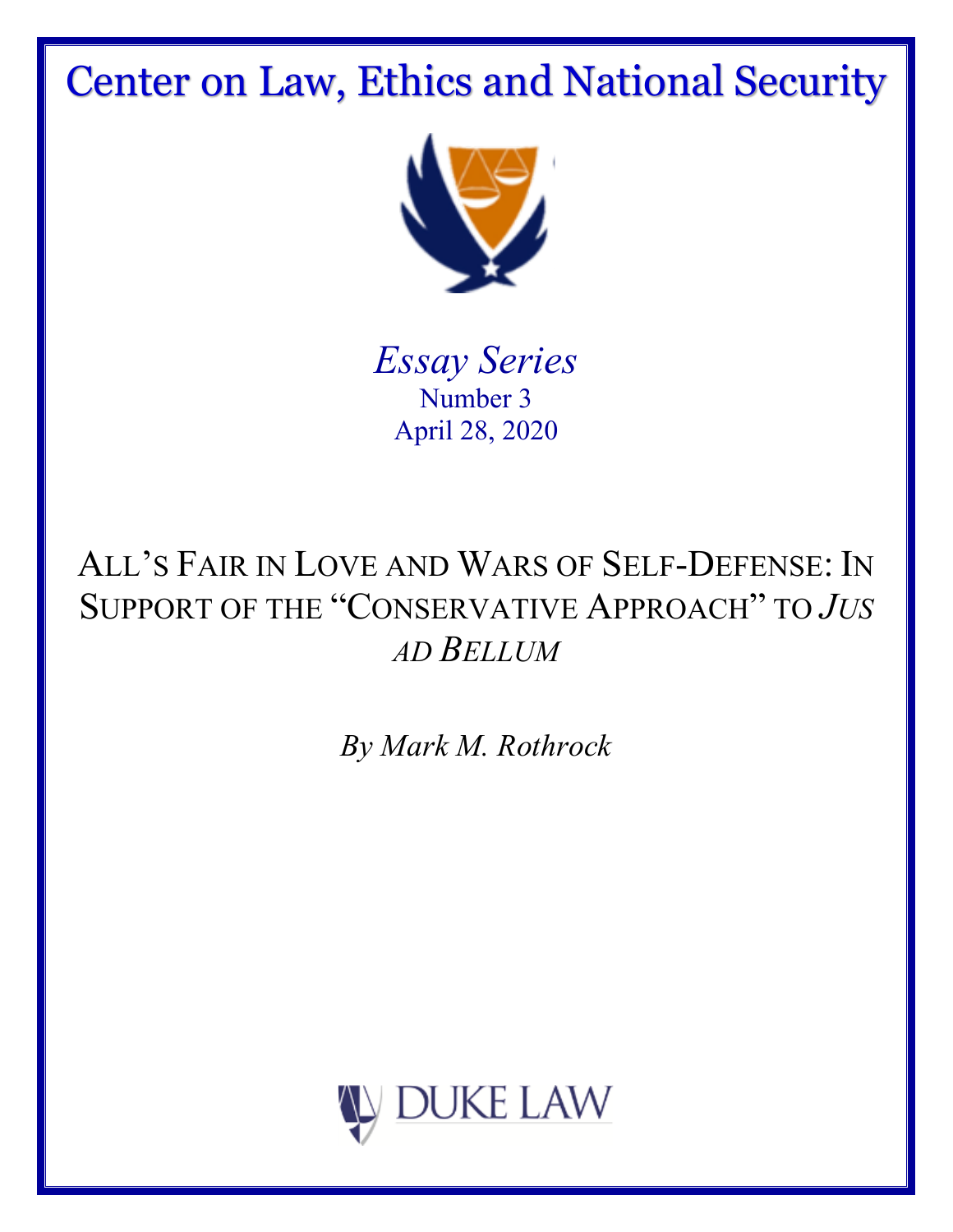# **ALL'S FAIR IN LOVE AND WARS OF SELF-DEFENSE: IN SUPPORT OF THE "CONSERVATIVE APPROACH" TO** *JUS AD BELLUM*

#### MARK M. ROTHROCK†

"The power to wage war is the power to wage war successfully."

-Chief Justice Charles Evan Hughes

"There is only one principle of war and that's this. Hit the other fellow, as quick as you can, and as hard as you can, where it hurts him the most, when he ain't looking."

-Sir William Slim

# **INTRODUCTION**

In late summer 2019, Israel carried out a series of drone strikes across Lebanon and Iraq.<sup>1</sup> Specifically, these sorties targeted "machinery vital to Hezbollah's precision-missile production effort" near Beirut and destroyed ammunition storehouses and killed a commander related to the Iranianbacked Popular Mobilization Front militia near Qa'im.2 Israel claimed the strikes were aimed at preventing the establishment of a weapons supply line from Iran through Northern Iraq and Syria into Lebanon.<sup>3</sup> Israel, however, made no claims that the strikes were aimed at preventing an actual or

<sup>†</sup> Duke University School of Law, J.D. expected 2020; Columbia University, M.A. 2017; University of North Carolina at Chapel Hill, B.A. 2010. Thank you to Major General Charles Dunlap, USAF (Ret.) and Professor Shane Stansbury for including me in this inaugural essay series. Thank you to Daniel Lautzenheiser to facilitating the editing process. And, most of all, thank you to my wife, Jamie, and son, Jackson, without whom my accomplishments in law school would have been impossible.

<sup>1.</sup> David M. Halbfinger, Ben Hubbard and Ronen Bergman, *The Israel-Iran Shadow War Escalates and Breaks Into the Open*, N.Y. TIMES (Aug. 28, 2019), https://www.nytimes.com/2019/08/28/world/middleeast/israel-iran-shadow-war.html (Israel also carried out strikes in Northern Syria but those strikes are not discussed here).

<sup>2.</sup> *Id.*; Craig Martin, *Questions on Legality of Israeli Strikes in Iraq and Lebanon*, JUST SECURITY (Sep. 10, 2019), https://www.justsecurity.org/66120/questions-on-legality-of-israeli-strikes-in-iraq-andlebanon/.

<sup>3.</sup> Craig Martin, *Questions on Legality of Israeli Strikes in Iraq and Lebanon*, JUST SECURITY (Sep. 10, 2019), https://www.justsecurity.org/66120/questions-on-legality-of-israeli-strikes-in-iraq-andlebanon/.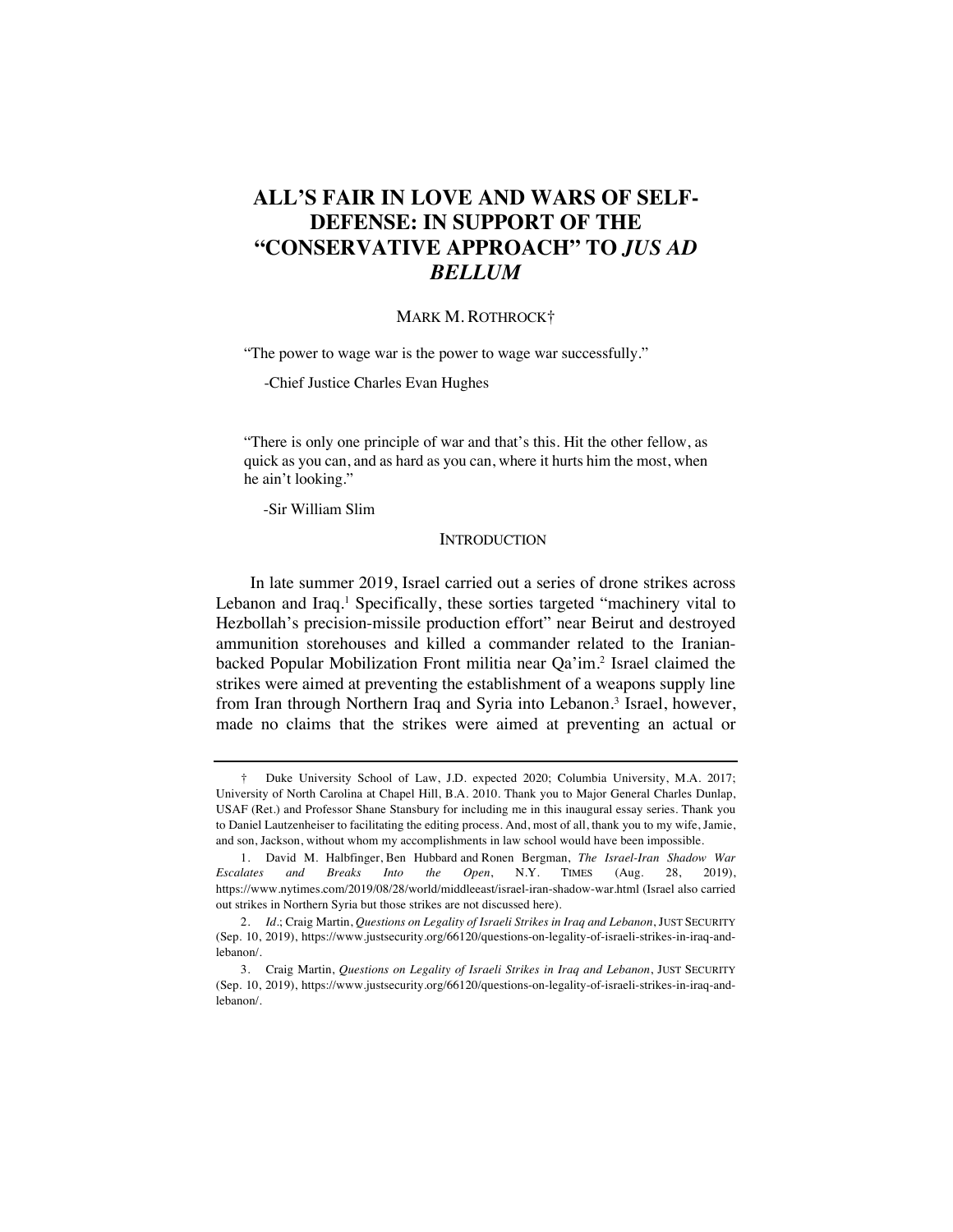imminent armed attack and seemed to offer no legal justification for the strikes.4

As befits 21st Century conflict, this situation set off a Twitter debate among international law scholars about the legality of Israel's actions.<sup>5</sup> Aside from discussions of the "unwilling and unable" doctrine and notions of "preventative self-defense," a particular aspect of this exchange revolved around a very specific question: whether *jus ad bellum* continues to apply where a victim state uses force in self-defense pursuant to Article 51 of the United Nations Charter.<sup>6</sup> Assuming for the sake of argument that, as Israel claims, it is in an ongoing international armed conflict with Iran, the scholars debated whether the *jus ad bellum* principles of necessity and proportionality continued to apply once action was legitimately taken under the UN Charter.<sup>7</sup>

On one side of this debate were those, like Craig Martin, who hold the 'majority' view<sup>8</sup> that these principles apply even after the threshold for Article 51 action has been crossed.<sup>9</sup> In particular, Martin stated that:

The better view is . . . that *jus ad bellum* continues to operate, and . . . in particular the principles of necessity and proportionality continue to constrain the actions of the defending state, throughout the period of international armed conflict and *regardless of the scale of the conflict*. 10

On the other side were those who channeled Yoram Dinstein and the so-called "conservative view." In particular, this conservative view argues that while principles of proportionality govern actions 'short-of-war,' that "once a situation of [all-out defensive] war exists, *jus ad bellum* ceases to constrain the use of force, which is now regulated by *jus in bello* alone."11

For those like Martin holding the majority view, Israel's strikes were subject to the principles of necessity and proportionality whether or not Israel is engaged in an ongoing all-out defensive war with Iran. To the contrary, those holding the conservative view believe that once the all-out defensive war was triggered, Israel was no longer constrained by *jus ad bellum* but only

<sup>4.</sup> *Id.*

<sup>5.</sup> *Id.*; Craig Martin, @craigxmartin, TWITTER (Aug. 28, 2019), https://twitter.com/craigxmartin/status/1167808556458029057 (showcasing the debate between Ryan Goodman, Marty Lederman, Adil Haque, Monica Hakimi, Craig Martin, and Eliav Lieblich).

<sup>6.</sup> Craig Martin, @craigxmartin, TWITTER (Aug. 28, 2019), https://twitter.com/craigxmartin/status/1167808556458029057.

<sup>7.</sup> Craig Martin, *Questions on Legality of Israeli Strikes in Iraq and Lebanon*, JUST SECURITY (Sep. 10, 2019), https://www.justsecurity.org/66120/questions-on-legality-of-israeli-strikes-in-iraq-andlebanon/.

<sup>8.</sup> *See id.* (describing the conservative view as the "minority" perspective).

<sup>9.</sup> *Id.*

<sup>10.</sup> *Id.* (emphasis added)

<sup>11.</sup> *Id.*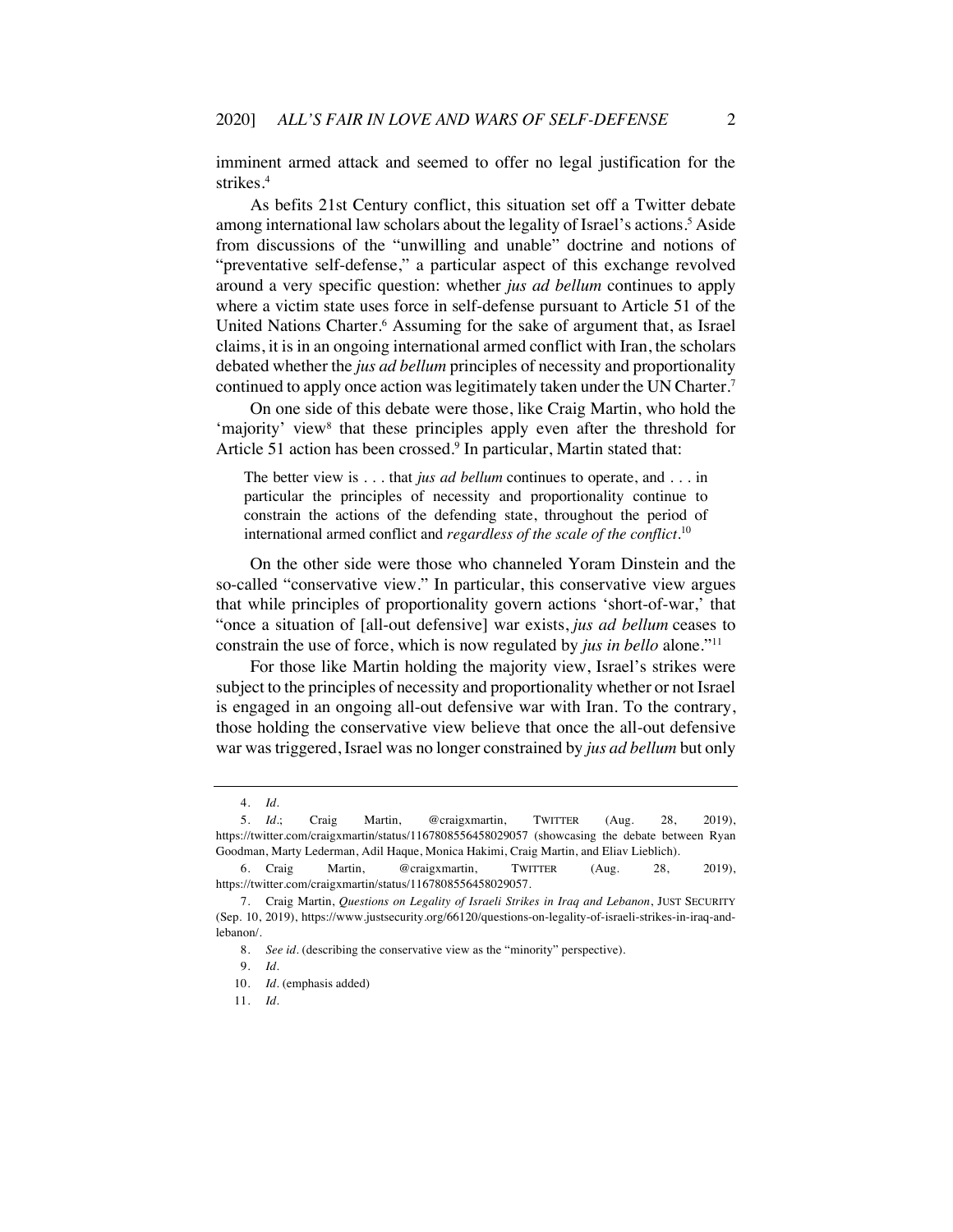by *jus in bello*, and was (and is) thus allowed to carry on the war as it sees fit until (1) the UN Security Council intervenes or (2) Iran is defeated and can no longer carry on its war against Israel.<sup>12</sup>

This paper focuses on assessing the majority and conservative views and argues that Dinstein's conservative approach is the *best approach* to *jus ad bellum*. In particular, it asserts that Dinstein's framework for applying *jus ad bellum* to self-defense actions under Article 51 both (1) reconciles traditional *jus ad bellum* principles with those espoused by the ICJ in the *Nuclear Weapons* opinion, thereby making international law more coherent, and (2) ensures that *jus ad bellum* retains legitimacy by allowing states to take all necessary means—within the constraints of *jus in bello*—to ensure their continued existence once all-out defensive war is initiated. Viewed from the realist perspective of international relations scholarship, the adoption of Dinstein's approach ensures that states will remain free to defend themselves appropriately in a world without a global hegemon and in which the UN Security Council is often so divided that it often cannot reach the consensus necessary to intervene.

This paper proceeds as follows: First, it outlines the general principles of *jus ad bellum* along with the basic tenets of the majority view. Next, it describes the conservative approach taken by Dinstein and other scholars. Then, it compares the two approaches and uses ICJ case-law and realist principles of international relations scholarship to justify why the conservative view's framework is the best approach for preserving *jus ad bellum*'s legitimacy in an 'anarchic' world. Finally, it identifies several critiques of the conservative approach, addresses each, and concludes that the conservative view weathers them well.

# I. THE GOVERNING FRAMEWORK: *JUS AD BELLUM*

This Part addresses the overarching framework of *jus ad bellum*. It proceeds first by analyzing the concept's general principles as derived from the UN Charter. It then discusses two opposing views of *jus ad bellum*'s application—what are termed here the majority and conservative views, respectively. In doing so, this Part sets up Part II's discussion of which approach is best.

#### *A. General Principles*

*Jus ad bellum* is the regime of international law that regulates the use of force and self-defense actions carried on by nation states, international

<sup>12.</sup> *See* YORAM DINSTEIN, WAR, AGGRESSION, AND SELF-DEFENCE (4TH ED. 2005).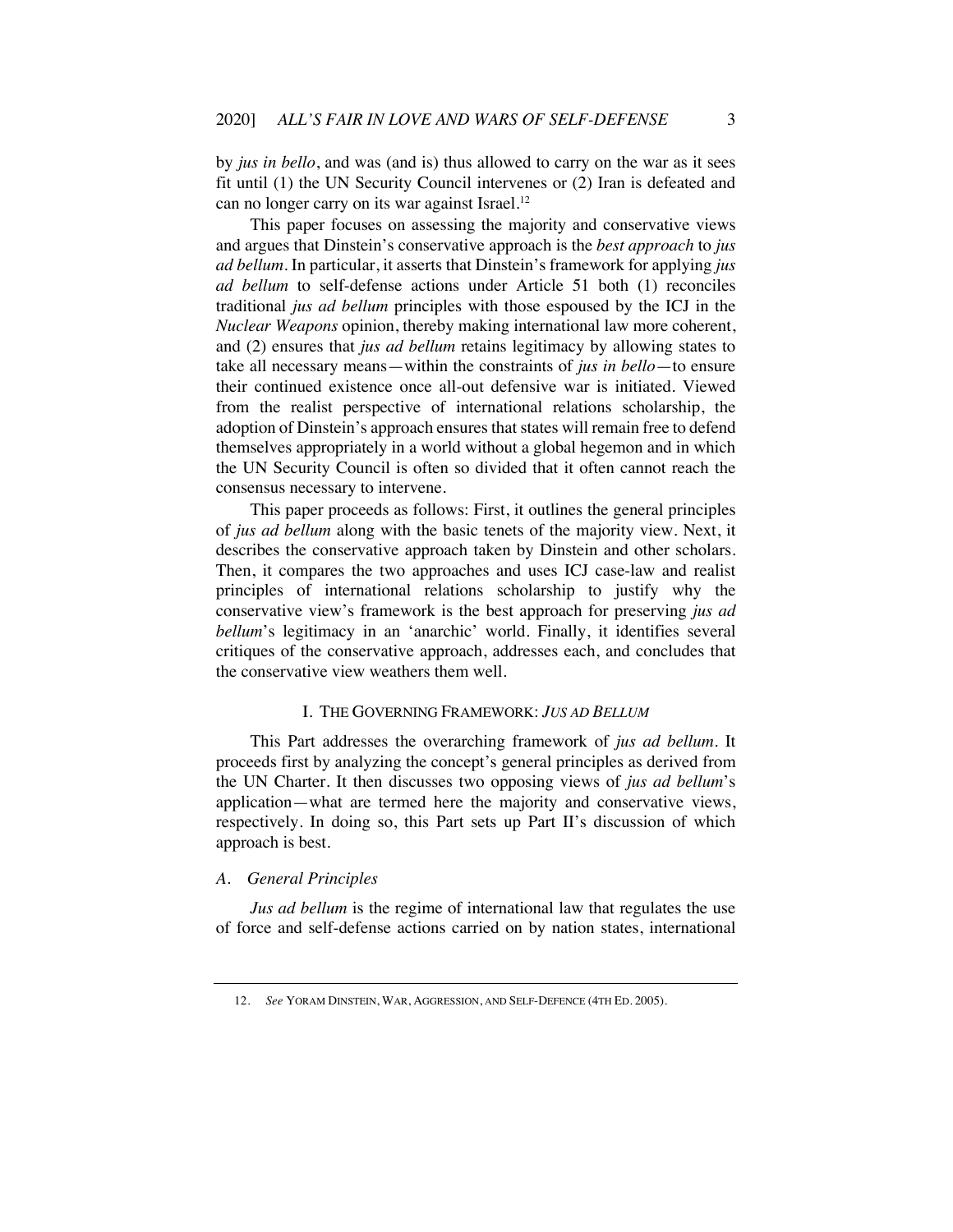organizations, and non-state actors.13 In modern international relations, these principles are primarily derived from Article 2(4) and Article 51 of the UN Charter.14 Specifically, Article 2(4) states that: "All members *shall refrain in their international relations from the threat or use of force* against the territorial integrity or political independence of any state, or in any other manner inconsistent with the Purposes of the United Nations."15 Article 51 provides an exception to the prohibition on the use of force when used in self-defense. Specifically, it states that:

Nothing in the present Charter shall impair the inherent right of individual or collective *self-defence if an armed attack occurs* against a Member of the United Nations, until the Security Council has taken measures necessary to maintain international peace and security. Measures taken by Members in the exercise of this right of self-defence shall be immediately reported to the Security Council and shall not in any way affect the authority and responsibility of the Security Council under the present Charter to take at any time such action as it deems necessary in order to maintain or restore international peace and security.16

Together, these Articles operate to reserve the legitimate use of force in international relations to either that prescribed by the UN Security Council *or* self-defense under Article 51 in response to an "armed attack."17 This paper focuses, in particular, on force used pursuant to Article 51.

Given that the prohibition on the use of force remains in place until an armed attack takes place, much ink has been spilled attempting to describe what counts as an armed attack.<sup>18</sup> It is generally agreed that the threshold for an armed attack is higher than that for conduct amounting to a use of force under Article  $2(4)$ .<sup>19</sup> There is no agreement, however, about the minimum intensity required for an action to be deemed an armed attack.<sup>20</sup> Nevertheless, case-law provides some guidance.

For instance, the ICJ stated in the seminal *Nicaragua* case that, without more, a state's training, arming, and equipping of armed groups operating against another state constitutes a threat or use of force but not an armed

<sup>13.</sup> KEIICHIRO OKIMOTO, THE DISTINCTION AND RELATIONSHIP BETWEEN *JUS AD BELLUM* AND *JUS IN BELLO* 7 (2011).

<sup>14.</sup> *Id.*

<sup>15.</sup> U.N. Charter, art. 2, para. 4 (emphasis added).

<sup>16.</sup> U.N. Charter, art. 51 (emphasis added).

<sup>17.</sup> Okimoto, *supra* note 13, at 7.

<sup>18.</sup> *See, e.g.*, Military and Paramilitary Activities in and Against Nicaragua (Nicar. v. U.S.), 1986 I.C.J. 14 [hereinafter *Nicaragua*]; Okimoto, *supra* note 13, at 45–56.

<sup>19.</sup> Okimoto, *supra* note 13, at 46.

<sup>20.</sup> *Id.*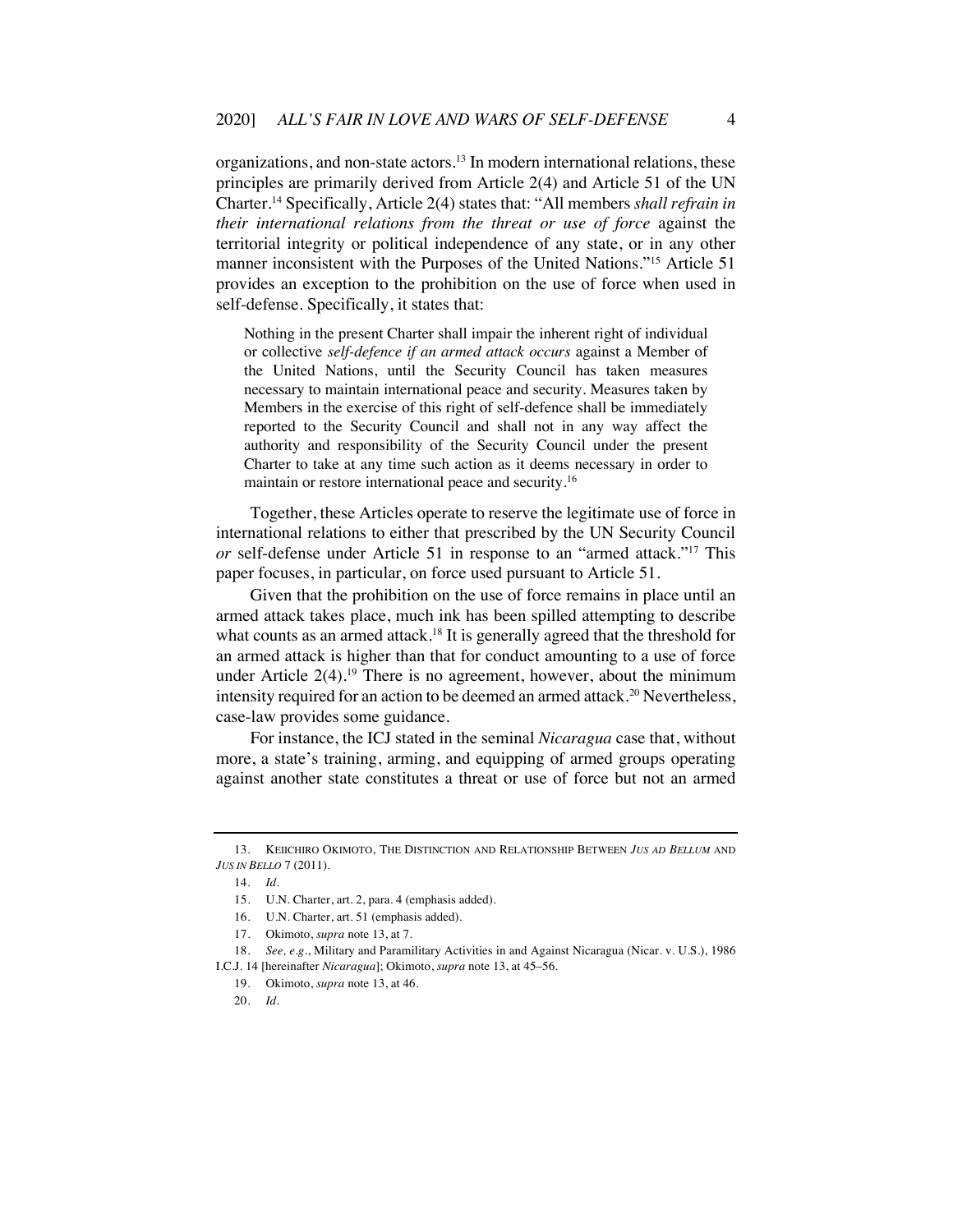attack.21 However, the dissenting opinions in that case implied that a combination of these actions, e.g., both arming *and* providing logistical support, may meet the threshold.22 Additionally, the *Nicaragua* majority held that a state's operational control over an armed group may be enough to attribute to it an armed attack by that group. And the *Tadic* case implied that attribution is justified even where an armed group functions only as a *de facto* organ of the state, even though the state does not exercise operational control over the group's actions.<sup>23</sup>

Other cases indicate that (1) an armed attack is often carried out by one state against another, including by armed groups operationally controlled by one or both of those states (i.e., proxies) and (2) that armed attacks are normally launched across international borders.<sup>24</sup> Scholars also assert that (1) the Global War on Terrorism demonstrates that terrorist attacks can be considered armed attacks for the purposes of Article  $51^{25}$  and (2) "that, [where] a distinctive pattern of behavior emerges, a series of pin-prick assaults might be weighed in its totality and count as an armed attack."26

While the concept is not painted in black and white, together these principles aid the ICJ and legal experts in assessing forceful actions and determining, on a case-by-case basis, which actions amount to an armed attack and thereby activate the self-defense provisions of Article 51. After this determination has been made, however, two divergent views prescribe the legal principles governing the use of force in self-defense.

#### *B. The Majority View*

Once the threshold question for the use of force in self-defense is satisfied, many scholars agree that all self-defense actions are constrained by the principles of necessity and proportionality, *no matter the intensity of armed attack*. <sup>27</sup> This observation is ostensibly founded in case-law in which the ICJ has stated that "[t]he submission of the exercise of the right of self-

<sup>21.</sup> *See Nicaragua*.

<sup>22.</sup> DINSTEIN, *supra* note 12, at 203–04.

<sup>23.</sup> *Id.* at 203–04. This approach also cites the *Tehran* case for the idea that states fail in their duty to exercise vigilance to protect the interests of other states when they "tolerate, encourage, or enable armed non-state actors to attack from their territory." In doing so, these state "assume[] international responsibility for this international wrongful act of omission." *Id.* at 206.

<sup>24.</sup> Okimoto, *supra* note 13, at 46 (citing the *Wall* and *Nicaragua* cases).

<sup>25.</sup> DINSTEIN, *supra* note 12, at 206–08.

<sup>26.</sup> *Id.* at 202.

<sup>27.</sup> Craig Martin, *Questions on Legality of Israeli Strikes in Iraq and Lebanon*, JUST SECURITY (Sep. 10, 2019), https://www.justsecurity.org/66120/questions-on-legality-of-israeli-strikes-in-iraq-andlebanon/; Okimoto, *supra* note 12, at 57; *but see* DINSTEIN, *supra* note 12, at 235.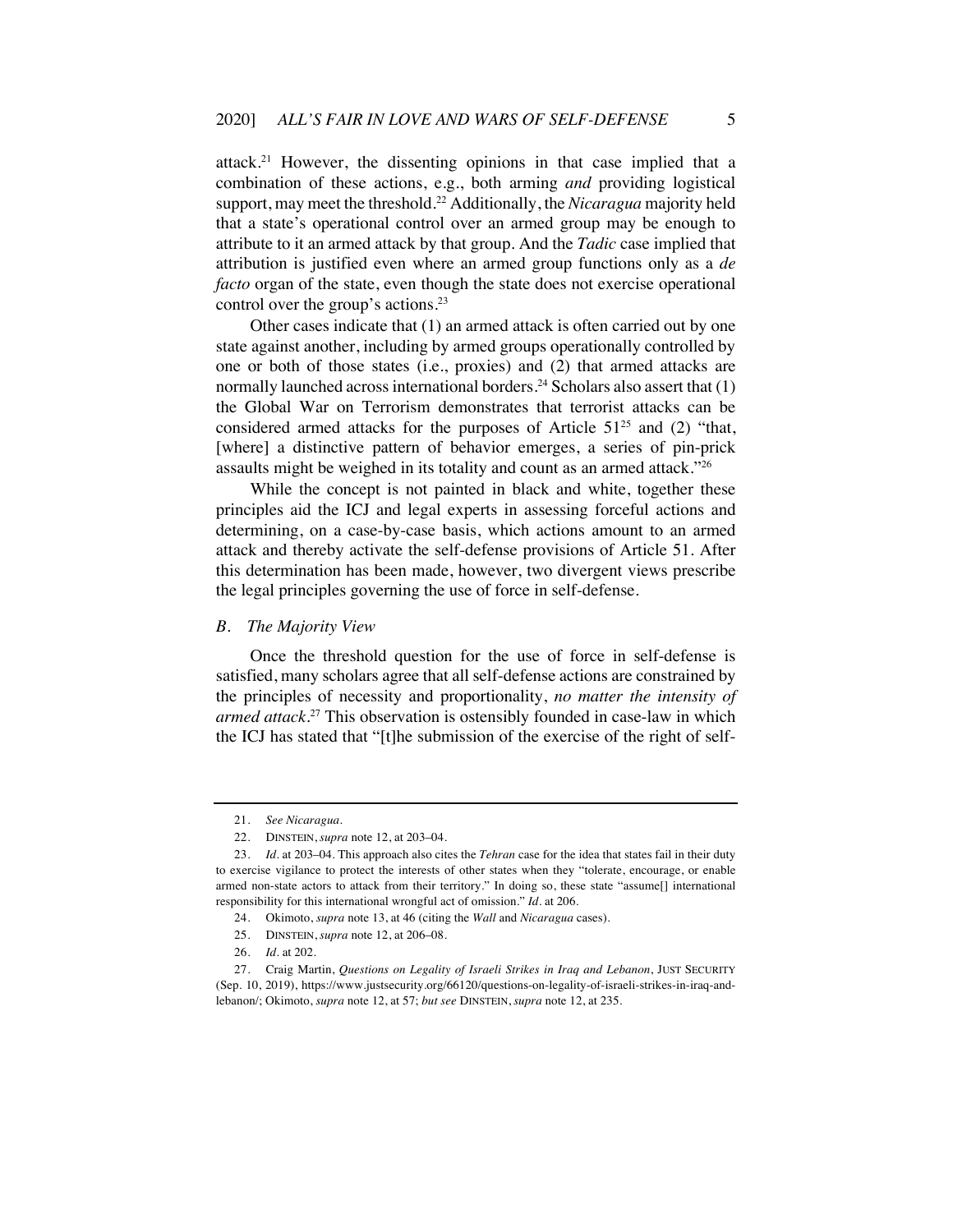defence to the conditions of necessity and proportionality is a rule of customary international law."28 Thus, these principles deserve elaboration.

Specifically, in a self-defense action, necessity asks whether the use of force was necessary or whether there other, less-forceful means available to address the threat.29 The *Nicaragua* case is instructive with regards to this approach. There, the United States argued that while acting in collective selfdefense with El-Salvador, it had used force to repel Nicaraguan-affiliated armed groups who were threatening the Salvadorian government.<sup>30</sup> The ICJ, however, found that the United States' actions violated the principle of necessity:

First, these measures were only taken, and began to produce their effects, several months after the major offensive of the armed opposition against the Government of El Salvador had been completely repulsed (January 1981), and the actions of the opposition considerably reduced in consequence. Thus it was possible to eliminate the main danger to the Salvadorian Government without the United States embarking on activities in and against Nicaragua. Accordingly, it cannot be held that these activities were undertaken in the light of necessity.<sup>31</sup>

The ICJ echoed similar reasoning in its *Oil Platforms* case, noting the United States' failure to complain or take other actions vis-à-vis Iran regarding the military activities of the platforms it attacked, and suggesting that those attacks were not necessary following the Iranian attacks on the *Sea Isle City* and the *USS Samuel B. Roberts*. <sup>32</sup> Thus, in scenarios in which there are alternatives to the use of force that can address the problem at hand, international actors seemingly violate the principle of necessity by resorting to violent self-defense.<sup>33</sup>

The principle of proportionality, on the other hand, refers to the limits and extent of an actor's forceful response to armed attack. Many legal experts agree that the principle of proportionality involves a balancing test between "an armed attack and the aim to halt and repel it."<sup>34</sup> Additionally,

<sup>28.</sup> *Legality of the Threat or Use of Nuclear Weapons,* 1996 I.C.J. 245, para. 41 [hereinafter *Nuclear Weapons*].

<sup>29.</sup> Okimoto, *supra* note 13, at 91. Scholars also suggest that necessity may ask "whether the measures taken in self-defence were to the extent necessary to halt and repel an armed attack." *Id.* Since this conception is "synonymous" with the definition of proportionality articulated below, however, this paper adopts the definition of necessity cited above. *Id.* at 92.

<sup>30.</sup> *Nicaragua* at para. 237.

<sup>31.</sup> *Id.*

<sup>32.</sup> Oil Platforms (Iran v. U.S.) (Merits), 42 I.C.J. 1334 at para. 76 [hereinafter *Oil Platforms*].

<sup>33.</sup> *Nicaragua* at para. 237; *Oil Platforms* at para. 76.

<sup>34.</sup> Okimoto, *supra* note 13, at 59–60. In fact, legal experts adopt either this view or one that balances "an armed attack and the military response taken against it." This paper assumes *arguendo* that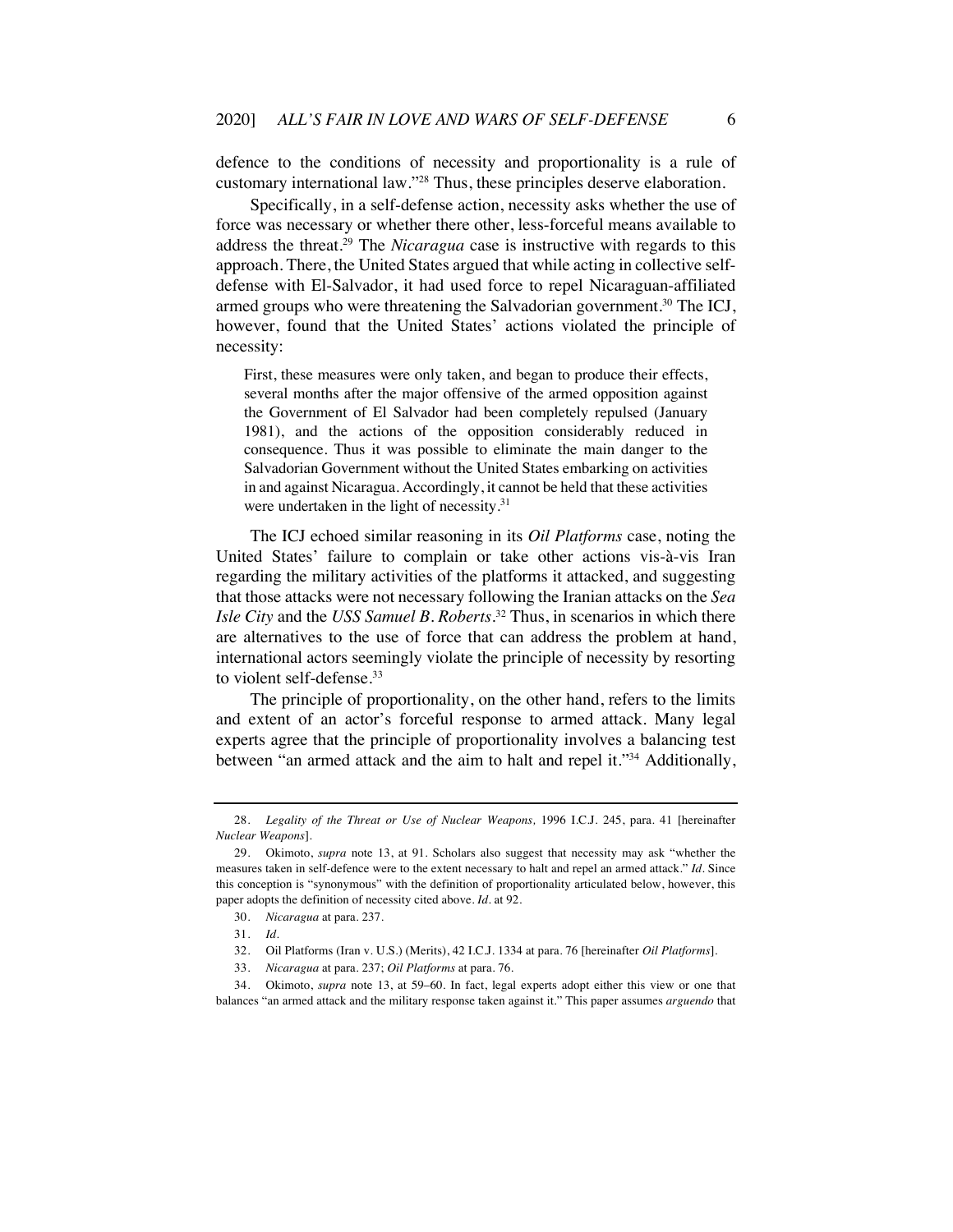scholars usually evaluate proportionality with reference target-selection as well as the temporal and geographic reach of the use of force vis-à-vis the armed attack.<sup>35</sup> Yet, while the principle of proportionality is "a universally recognised customary rule of self-defence that regulates the conduct of selfdefence," there is "no universal consensus" as to its content and application.36

Some scholars posit that the principle of proportionality only allows such force as is immediately necessary to halt and repel the specific armed attack that triggered a victim state's Article  $51$  rights.<sup>37</sup> Under this conception, a victim state's self-defense actions would no longer be proportionate once conditions were returned to the *status quo ante bellum*. This seems to be the principle guiding the ICJ in the *Armed Activities* case where the court stated:

. . . the Court has already found that the legal situation after the military intervention of the Ugandan forces into the territory of the DRC was, after 7 August, essentially one of illegal use of force by Uganda against the DRC (see paragraph 149 above). *In view of the finding that Uganda engaged in an illegal military operation against the DRC, the Court considers that the DRC was entitled to use force in order to repel Uganda's attacks.* The Court also notes that it has never been claimed that this use of force was *not proportionate* nor can the Court conclude this from the evidence before it. It follows that any military action taken by the DRC against Uganda during this period *could not be deemed wrongful* since it would be justified as action taken in self-defence under Article 51 of the United Nations Charter.38

Thus, this definition of proportionality seemingly limits actions in selfdefense only to those that can be classified as a direct counterstrike to an aggressor's actions, i.e., a tit for tat that restores the international situation to what it was before the attack took place.

Many other experts assert that the principle of proportionality allows victim states to take self-defense measures that go beyond merely halting and repelling the aggressor's armed attack and instead serve to deter future attacks.39 This type of reasoning has been used, for instance, to justify the

the first balancing test, i.e., that between the armed attack and the aim to repel and halt it, is the correct approach. This assumption is based on the favorable language in a report made by the UN International Law Commission as well as in the *Oil Platforms*, *Wall*, and *Armed Activities* cases. *See id.*

<sup>35.</sup> Okimoto, *supra* note 13, at 62.

<sup>36</sup>*. Id.* at 59.

<sup>37.</sup> *Id.* at 61.

<sup>38.</sup> Armed Activities on the Territory of the Congo (Dem. Rep. Congo v. Uganda), 2005 I.C.J. 116, para. 304 [hereinafter *Armed Activities*] (emphasis added).

<sup>39.</sup> Okimoto, *supra* note 13, at 61 (citing multiple sources).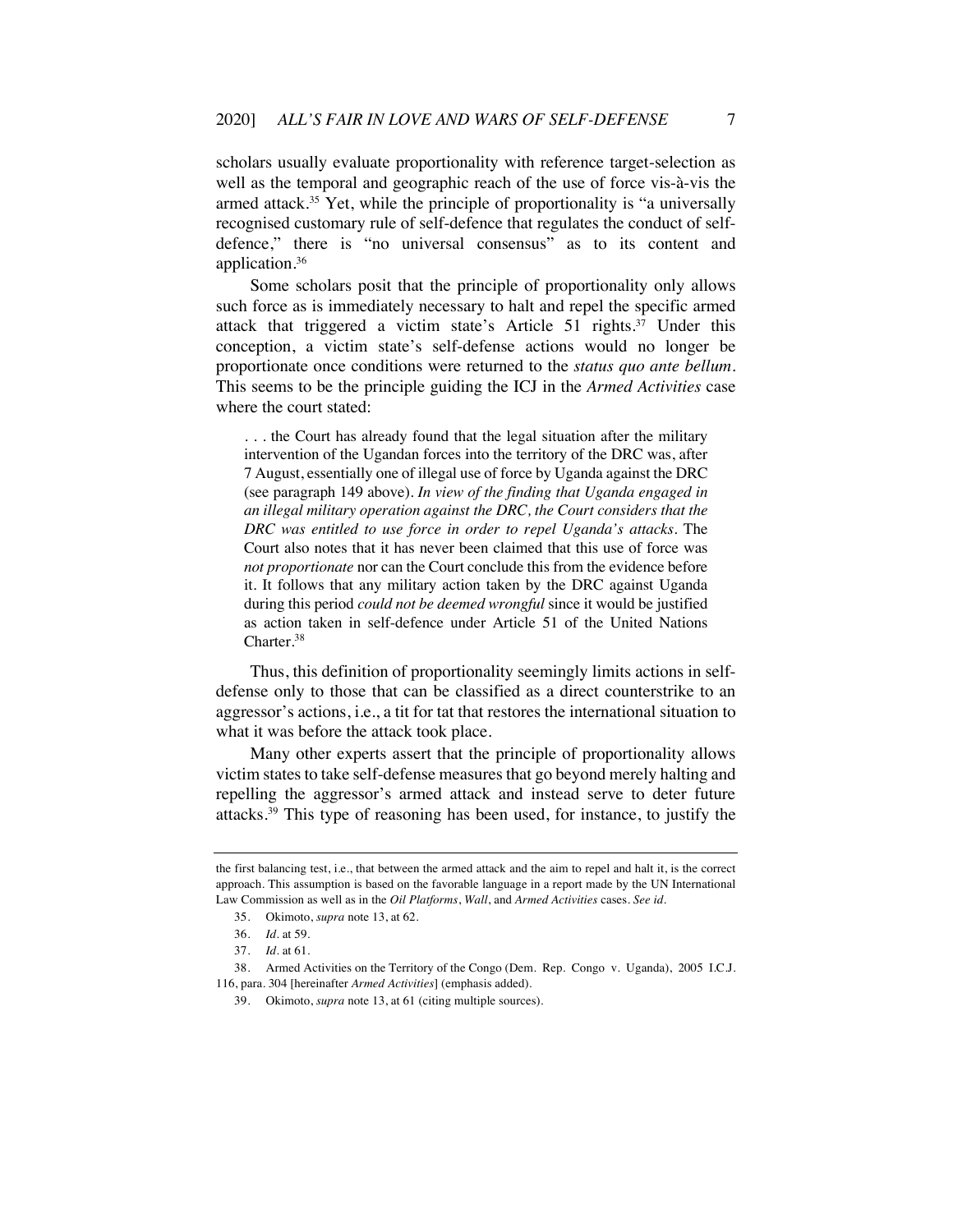United States' actions against Al Qaeda in the wake of the September 11th attacks. The following statement was made by the US representative to the United Nations following those terrorist actions:

In accordance with Article 51 of the Charter of the United Nations, I wish, on behalf of my Government, to report that the United States of America, together with other States, has initiated actions in the exercise of its inherent right of individual and collective self-defense following armed attacks that were carried out against the United States on September 11, 2001. . . . In response to these attacks, and in accordance with the inherent right of individual and collective self-defense, United States armed forces have initiated actions designed *to prevent and deter future attacks* on the United States.<sup>40</sup>

State practice in the era of the War on Terror continues to reinforce this deterrence view.

When assessing this principle within either conception of proportionality, the ICJ and legal experts generally evaluate self-defense actions vis-à-vis their target selection and temporal and geographic scope with relation to the Article 51-triggering armed attack. As to target selection, experts tend to agree that "the targets which the victim state is attacking should be objects that are relevant to the initial armed attack."41 This seems to mean that the victim state must aim its response against the equipment and personnel involved in the armed attack and that other targets are off-limits. The *Oil Platforms* case seemingly confirms this approach. There the ICJ implied that since the US could not show that some of the platforms it attacked were involved in the attacks on the *Sea Isle City* and the *USS Samuel B. Roberts*, that they were not "appropriate military target[s]."42 Additionally, the court viewed the US response in light of the entirety of Operation PRAYING MANTIS during which multiple Iranian ships and facilities had been attacked.<sup>43</sup> It concluded that in response to "the mining, by an unidentified agency, of a single United States warship, which was severely damaged but not sunk, and without loss of life," that attacks on a

<sup>40.</sup> Letter Dated 7 October 2001 from the Permanent Representative of the United States of America to the United Nations Addressed to the President of the Security Council, available at https://www.cambridge.org/core/journals/international-legal-materials/article/united-nations-securitycouncil-letter-dated-7-october-2001-from-the-permanent-representative-of-the-united-states-ofamerica-to-the-united-nations-addressed-to-the-president-of-the-securitycouncil/A4457B7F32A6AA183FD0C5FFEF73073F (emphasis added).

<sup>41.</sup> Okimoto, *supra* note 13, at 62.

<sup>42.</sup> *Oil Platforms* at para. 76.

<sup>43.</sup> *Id.* at para. 77.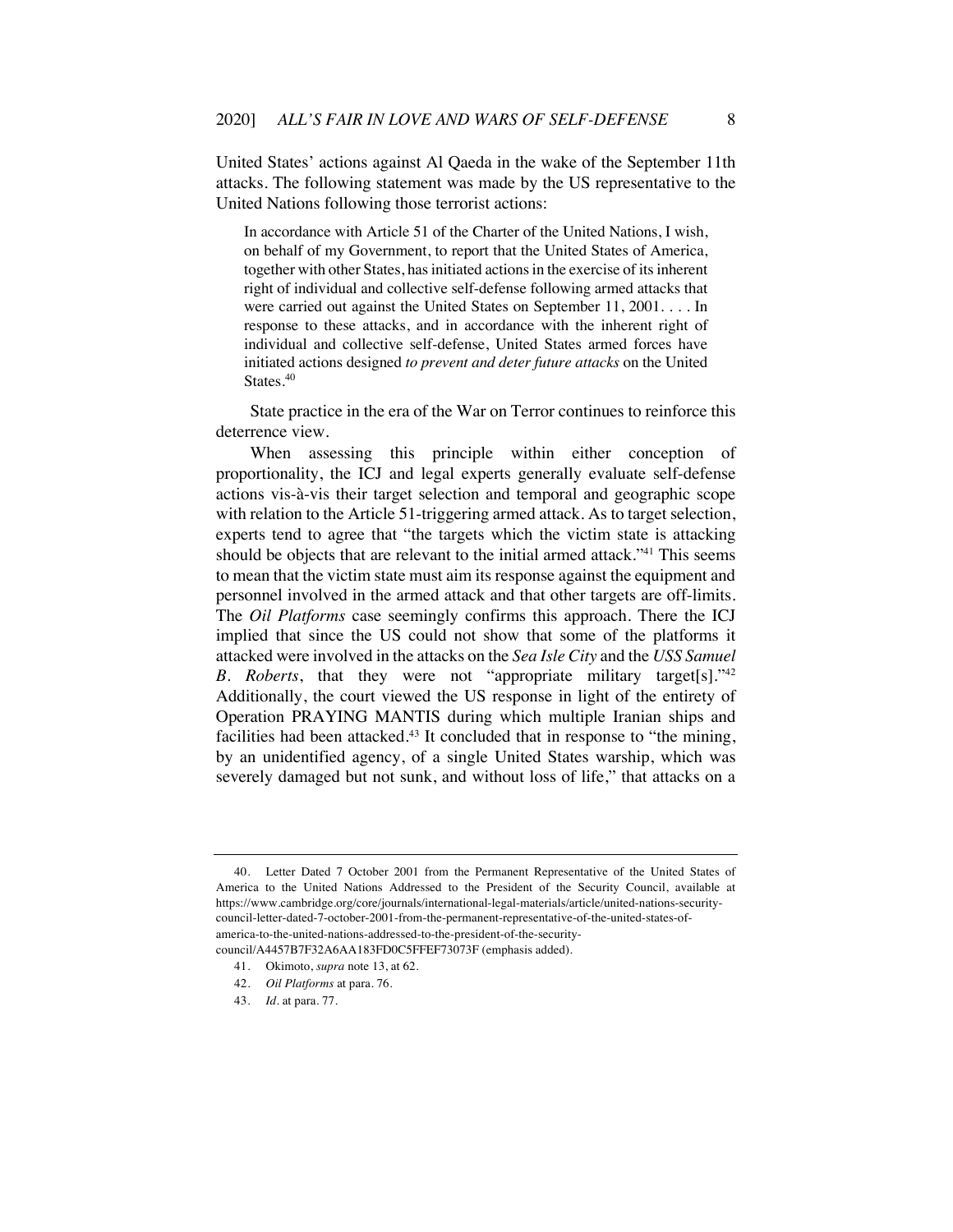wide-array of targets not immediately related to the alleged armed attack were disproportionate.<sup>44</sup>

With regards to temporal scope, the proportionality of the victim state's use of force is generally assessed from the moment of the armed attack to the time at which attack is halted and repelled or further attacks have been effectively deterred.<sup>45</sup> The problem arises in determining when the selfdefense actions are appropriately deemed at an end. Possible endpoints include the time at which the victim state's actions have returned the situation to the *status quo ante bellum* or once all the aggressor's forces participating in the armed attack have been destroyed.46 Once one of those endpoints is reached, the use of force beyond that point is appropriately classified as disproportionate.47

Evaluating proportionality with reference to the geographic scope of self-defense actions is more problematic as there is no real consensus among legal experts.48 There are essentially two viewpoints: (1) self-defense actions must be confined to the geographic area of the armed attack itself or (2) such actions may extend to the source of the armed attack.<sup>49</sup> For instance, some would argue that in a situation where an aggressor invades and occupies the victim state, that self-defense actions are only proportionate so long as they remain confined to the geographic areas necessary to drive the aggressor back across the international border.<sup>50</sup> Thus, the UK's actions during the Falklands conflict and the coalition's actions during the First Gulf War were considered appropriate as they operated only in the discrete areas that had been invaded (i.e., The Falklands and Kuwait, respectively).<sup>51</sup> By contrast, state practice in self-defense actions in the Global War on Terror has extended far beyond the geographic scope of the justifying armed attack. After September 11th, Congress authorized the President:

. . . to use all necessary and appropriate force against those nations, organizations, or persons he determines planned, authorized, committed, or aided the terrorist attacks that occurred on September 11, 2001, or harbored such organizations or persons, in order to prevent any future acts of

- 44. *Id.*
- 45. Okimoto, *supra* note 13, at 73.

48. *Id.* at 66.

<sup>46.</sup> *Id.*

<sup>47.</sup> *See id.*

<sup>49.</sup> *Id.* at 66–67.

<sup>50.</sup> *Id.* at 69.

<sup>51.</sup> *Id.*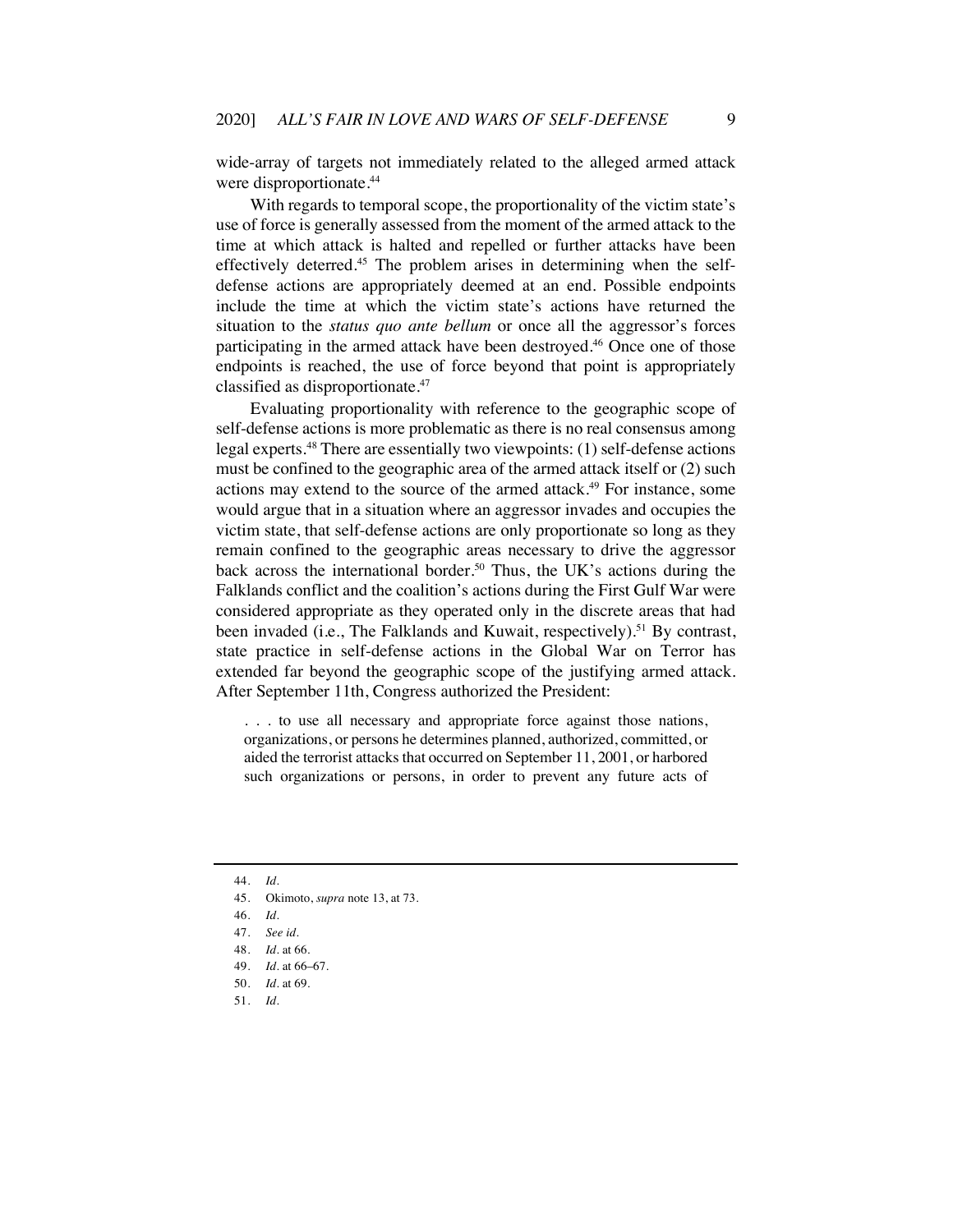international terrorism against the United States by such nations, organizations or persons.52

In accordance with this authorization, the US has carried out attacks against Al-Qaeda and its affiliates in places such as Afghanistan and Yemen—regions far-removed from Ground Zero. While this practice supports the second conception of proportionality's geographic scope, some scholars opine that "this approach would render the principle of proportionality irrelevant."53

At bottom, whichever conception of proportionality is correct, the ICJ and most scholars believe that, along with the principle of necessity, it serves to constrain a victim state's temporary need to use force in self-defense until, as Article 51 specifies, "the Security Council has taken the measures necessary to maintain international peace and security."54 There is an alternate view, however, that argues that there is a distinction between selfdefense actions short-of-war and those that amount to all-out war, and that the principles of necessity and proportionality do not apply to the latter. For the reasons addressed below, this approach should be taken seriously.

# *C. The "Conservative View"*

In sharp contrast with the framework set out above, a minority of scholars take the controversial approach that an armed attack of a certain intensity can trigger the legitimate use of *all-out defensive war* under Article 51 and that in such a war the principles of necessity and proportionality no longer apply.55 This conception of *jus ad bellum—*perhaps best articulated by Yoram Dinstein—has been described as "the conservative view" and is set out in detail in this section.<sup>56</sup>

Like the majority view, the conservative approach to self-defense begins with the requirement that the victim state demonstrate that an armed attack has occurred. The same legal principles outlined above—for example, those espoused in the *Nicaragua* case—guide the legal inquiry into whether an armed attack has happened. After this threshold question has been answered, however, the conservative view further classifies armed attacks into two categories depending on their intensity.

<sup>52.</sup> Authorization for Use of Military Force, Pub. L. No. 107-40, 115 Stat. 224 (2001) (codified at 50 U.S.C. §1541 (2006))

<sup>53.</sup> Okimoto, *supra* note 13, at 71.

<sup>54.</sup> U.N. Charter art. 51.

<sup>55.</sup> DINSTEIN, *supra* note 12, at 237.

<sup>56.</sup> Eliav Lieblich, Reflections on the Israeli Report and the Gaza Conflict, JUST SECURITY (June 25, 2014), https://www.justsecurity.org/24197/reflections-israeli-report-gaza-conflict/.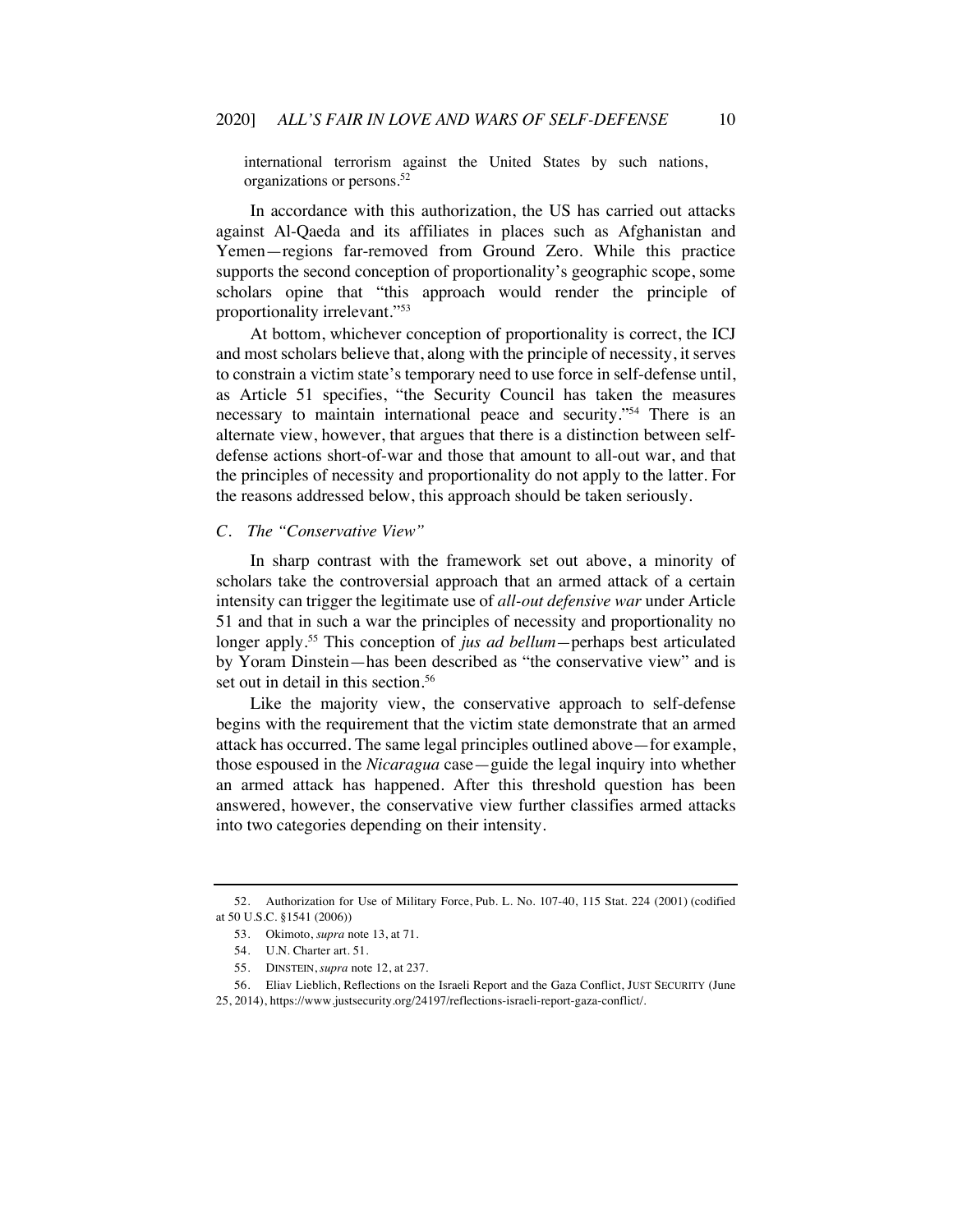The first category is comprised of armed attacks of lesser intensity, including small-scale, localized attacks directed at particular units or personnel—for instance, what the United States has defined as attacks requiring unit-level self-defense.<sup>57</sup> As an example of this type of attack, Dinstein cites the *Corfu Channel* case in which warships in international waters were fired upon by shore batteries.<sup>58</sup> Noting that the ICJ stated that warships in these situations would be entitled to "retaliate quickly" with force, the author concludes that such bombardments "clearly" qualify as armed attacks under Article 51.59 However, noting that such attacks would not require a "national," full-scale response—but instead a response "shortof-war"—Dinstein counsels that the ordinary *jus ad bellum* framework would continue to apply.<sup>60</sup> Thus, with regards to these types of lesser attacks, the principles of necessity and proportionality apply more or less in the same fashion as with the majority view, $61$  and the conservative approach counsels that proportionality, in particular, would require "a symmetry or an approximation in 'scale and effects' between the unlawful force and the lawful counter-force."62

Things become interesting with the second category of higher-intensity attacks. These types of attacks include those that more immediately threaten the survival of the state and require measures of national self-defense, i.e., all-out self-defensive war. Examples include, *inter alia*, an invasion of the victim state, a serious isolated attack, or an organized series of pin-prick attacks designed to threaten the state's continued existence as a political entity.<sup>63</sup> Put differently, these are the types of armed attacks that are so serious that they existentially threaten the state.

In these situations, a quasi-necessity-and-proportionality analysis is completed, but only at the outset, i.e., simultaneously with the threshold assessment of the armed attack. As to necessity, the analysis is more or less the same as with the majority view. Essentially, the victim state must abide by the principle that "[b]efore . . . open[ing] the floodgates to full-scale hostilities, it is obligated to verify that a reasonable settlement of the conflict in an amicable way is not attainable."64

<sup>57.</sup> DINSTEIN, *supra* note 12, at 219–20.

<sup>58.</sup> *Id.* at 220.

<sup>59.</sup> *Id.* at 221.

<sup>60.</sup> *Id.* at 220.

<sup>61.</sup> *Id.* at 237 ("To gauge proportionality in these settings, a comparison must be made between the quantum of force and counter-force used, as well as the casualties and damage sustained.").

<sup>62.</sup> *Id.*

<sup>63.</sup> *Id.* at 238.

<sup>64.</sup> *Id.* at 237.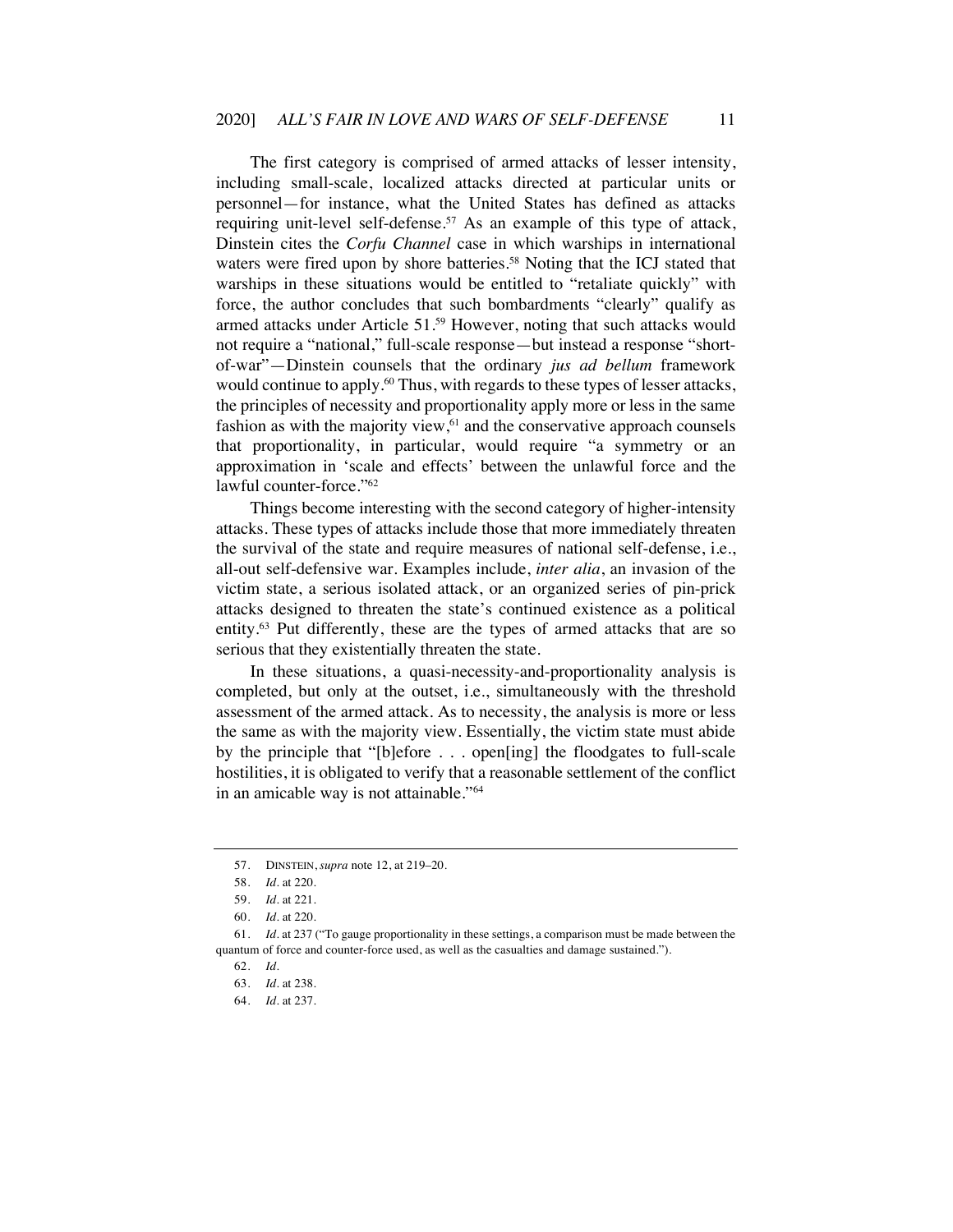As to proportionality, however, the conservative view takes a vastly different approach. Dinstein states that "[w]hen war looms on the horizon, the comparative evaluation of force and counter-force has to take place not at the termination of the exercise of self-defence but at its *inception*."65 Thus, the only application of proportionality here is in the ex ante choice of all-out defensive war or measures short-of-war: if after "sifting the factual evidence" the aggressor's actions are "critical enough," "the victim State is free to launch *war* in self-defence."<sup>66</sup> This is where the conservative approach takes a radical turn—if the armed attack is severe enough such that war is the chosen response, proportionality *no longer applies*. Specifically, the conservative view asserts that:

There is no support in the practice of States for the notion that proportionality remains relevant – and has to be constantly assessed – throughout the hostilities in the course of war. Once war is waging, the exercise of self-defence may bring about 'the destruction of the enemy's army', regardless of the condition of proportionality. . . . The scale of counterforce used by the victim State in a war of self-defence will be far in excess of the magnitude of the original force employed in an armed attack 'short of war', and the devastation caused by the war will surpass the destructive effects of the initial use of unlawful force. Proportionality, as an approximation of the overall force employed . . . cannot be the yardstick for determining the legality of a war of self-defence caused by an isolated armed attack.

This conceptualization, though seemingly extreme, is more or less rooted in ICJ case-law. Specifically, Dinstein cites the *Nuclear Weapons* case for the proposition that when states face existential threats—such as those posed by high-intensity armed attacks—the principle of proportionality no longer constrains a state's self-defense actions.<sup>67</sup> This principle is derived from statements where the ICJ reasoned that "the Court cannot conclude definitively whether the threat or use of nuclear weapons would be lawful or unlawful in an extreme circumstance of self-defence, in which the very survival of a State would be at stake".<sup>68</sup>

Since nuclear weapons would violate every traditional notion of proportionality, conservatives argue that this language allows an exception to the application of the proportionality principle where survival is implicated. While this deduction seems to be the proverbial legal episode of

<sup>65.</sup> *Id.* at 238 (emphasis added).

<sup>66.</sup> *Id.* at 238 (emphasis added).

<sup>67.</sup> *Id.* at 239.

<sup>68.</sup> *Nuclear Weapons*, para. 105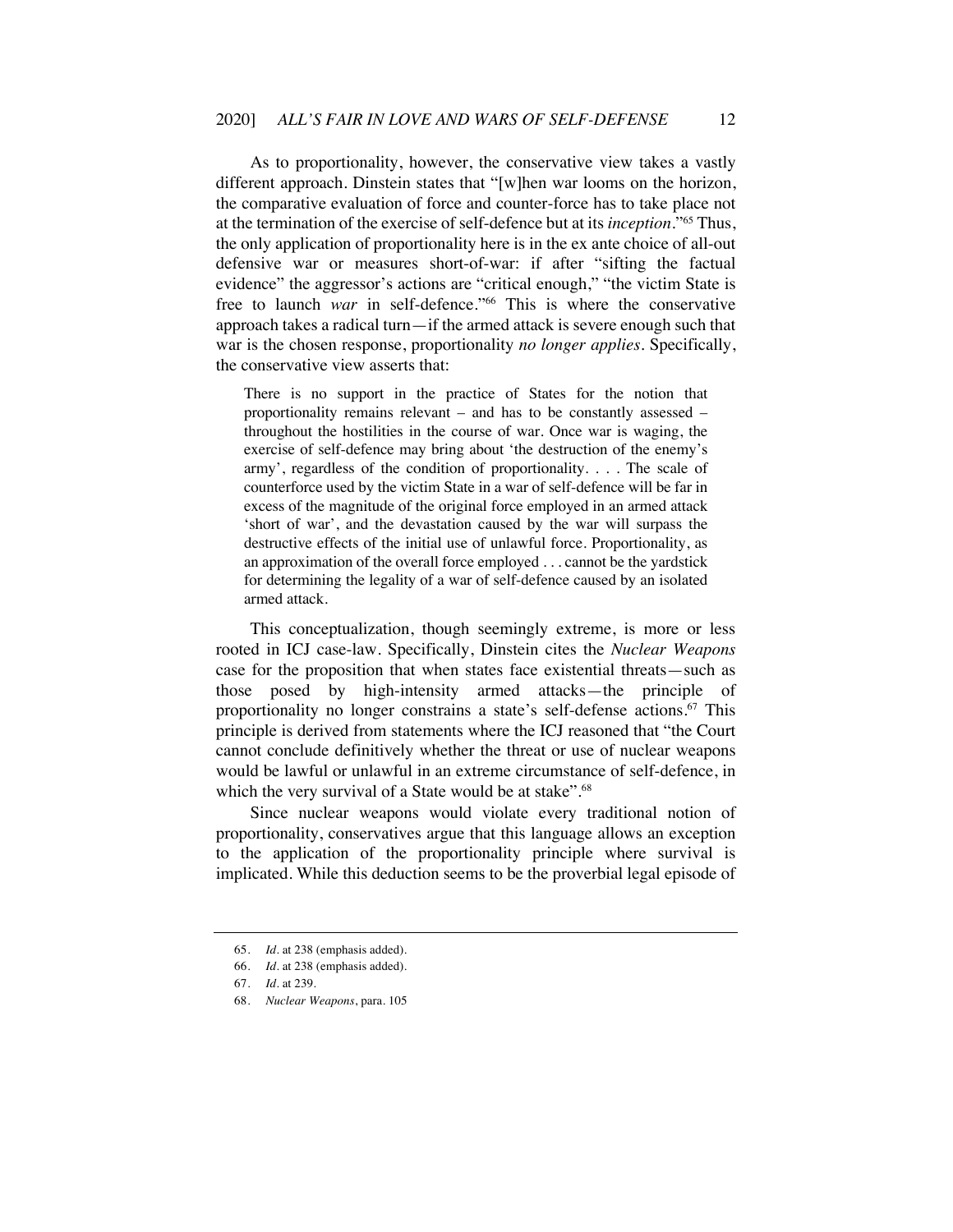"giving an inch, taking a mile," this proposition nonetheless forms the lynchpin of the conservative view.<sup>69</sup>

In the end, the conservative view dismisses proportionality in the context of a *war* of self-defense and argues that such a war "may be carried out until it brings about the complete collapse of the enemy belligerent, and . . . can be fought in an offensive mode to the last bunker of the enemy dictator" or until the Security Council takes actions to contain the hostilities.<sup>70</sup> Put differently, and couched in the majority view's language, such defensive actions "may well have to assume dimensions disproportionate to those of the attacked suffered."71 Specifically, for Dinstein and other conservatives, this no-holds-barred approach is meant to serve as a deterrence to potential aggressors: they should not only fear the (unlikely) intervention of the UN Security Council but also the (more credible) threat of severe force used by the victim state in self-defense. In the end, this framework seeks to make potential aggressors recognize that "when an armed attack brings about a war of self-defense . . . the stakes are mortal."72

## II. ALL'S FAIR IN *WARS* OF SELF-DEFENSE

This Part compares and contrasts the majority and conservative views and then advocates that the conservative approach correctly reconciles competing international law principles and more readily aligns with a realist view of international relations. For this reason, the conservative approach is put forth as the *best* framework for the application of *jus ad bellum*. The Part then analyzes the many counterarguments that could be mounted against the conservative view and shows why they do not fatally undermine the approach. In the end, I conclude that the conservative view's 'all's fair in defensive war' principle is best aligned with the contemporary world order.

# *A. The Conservative Approach as the Best Approach*

While drawing from the same body of international law, the majority and conservative views reach what turn out to be vastly different conclusions regarding *jus ad bellum*'s application. Specifically, whereas the majority view asserts that the principle of proportionality governs all self-defense actions—no matter the intensity of the armed attack responded to—the conservative view argues that armed attacks that rise to a level of intensity

<sup>69.</sup> DINSTEIN, *supra* note 12, at 239.

<sup>70.</sup> *Id.* at 240.

<sup>71.</sup> *Id.* at 240.

<sup>72.</sup> *Id.* at 241.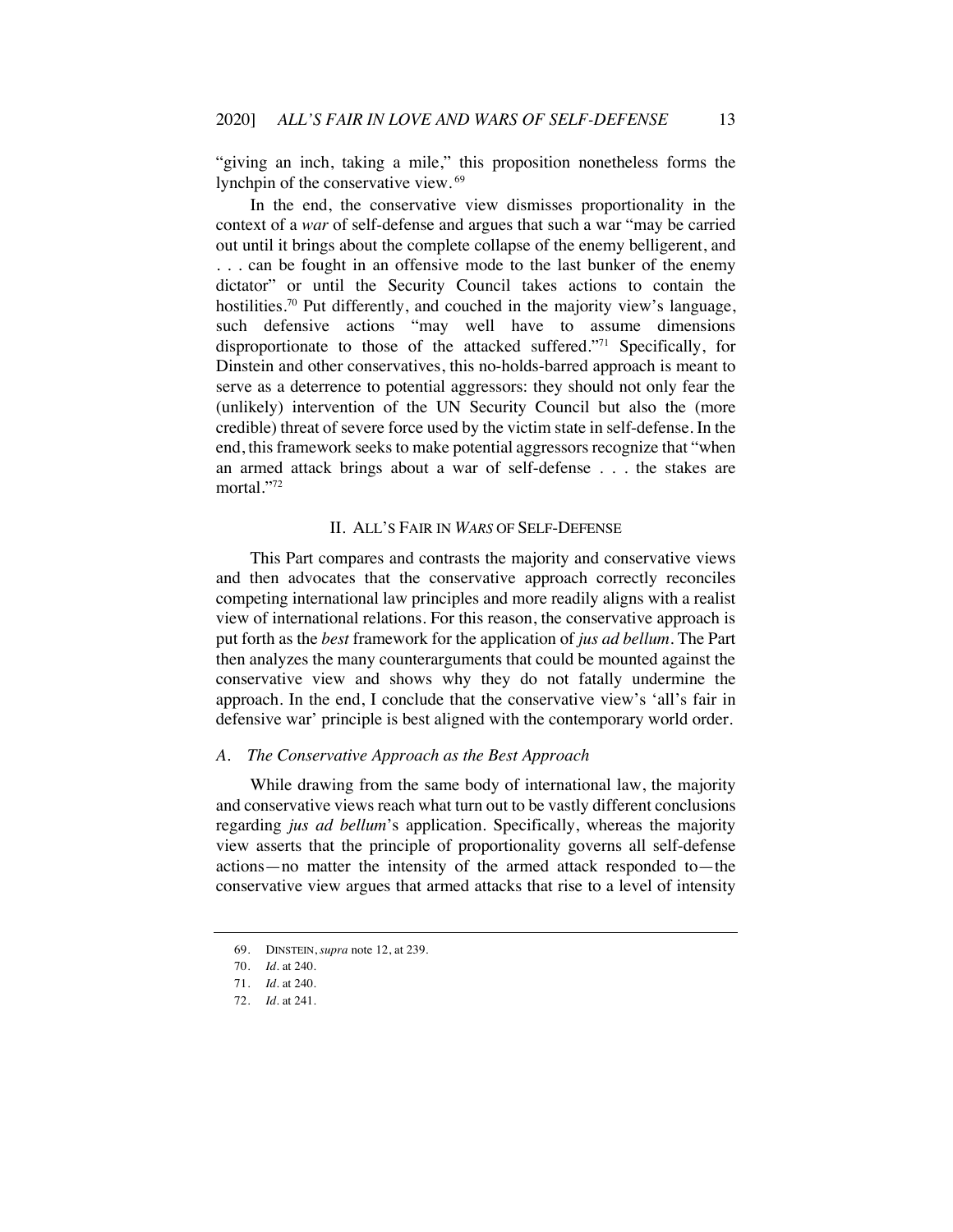implicating state survival and the need for all-out war obviate the application of that principle.73 In such cases, only *jus in bello* constrains the victim state's use of force and the defensive actions may continue until the UN Security Council intervenes or the aggressor state is attrited to the point at which it capitulates.

Although these approaches are seemingly opposed to one another, a closer look suggests that the conservative view essentially reflects an adaptation of the majority view's *jus ad bellum* principles to the realities of a world in which states face existential threats. To wit, on the one hand, this approach continues to apply these principles in actions short-of-war and, on the other hand, eschews their application in situations threatening the survival of the state, i.e., those requiring all-out defensive war. At bottom, whereas majoritarians like Martin<sup>74</sup> ignore the implications of the *Nuclear Weapons* advisory opinion, Dinstein and other conservatives have taken the ICJ's admonitions to heart and have crafted a regime that proclaims that *jus ad bellum* principles cannot undermine the "fundamental right of every State to survival."75 Thus, the conservative approach achieves coherence in international law by bifurcating the definition of armed attack and thereby resolving the conflict between principles of *jus ad bellum* and the fundamental right of a state to take the actions necessary to survive.

Beyond the logical niceties of legal coherence, the conservative approach finds further support in dominant realist theories of international relations. This framework—espoused most notably by authors such as Kenneth Waltz<sup>76</sup> and John Mearsheimer<sup>77</sup> - posits that world politics are anarchic and Hobbesian with each state vying with all others to survive.<sup>78</sup> Within this system, states are ultimately driven by self-interest and the need to use all the elements of national power to survive by achieving hegemony as a regional power.<sup>79</sup> Existing in a system without a global hegemon—a nation exercising sovereign control over world politics and law<sup>80</sup>—realist

<sup>73.</sup> *See supra* Part I.B–C.

<sup>74.</sup> Craig Martin, *Questions on Legality of Israeli Strikes in Iraq and Lebanon*, JUST SECURITY (Sep. 10, 2019), https://www.justsecurity.org/66120/questions-on-legality-of-israeli-strikes-in-iraq-andlebanon/ (The better view, then, is that *jus ad bellum* continues to operate, and that in particular the principles of necessity and proportionality continue to constrain the actions of the defending state, throughout the period of international armed conflict and *regardless of the scale of the conflict* (emphasis added)).

<sup>75.</sup> *See Nuclear Weapons*, para. 96.

<sup>76.</sup> KENNETH N. WALTZ, THEORY OF INTERNATIONAL POLITICS (1979),

<sup>77.</sup> JOHN J. MEARSHEIMER, THE TRAGEDY OF GREAT POWER POLITICS (2014).

<sup>78.</sup> *See, e.g.*, *id.* at 4–8.

<sup>79.</sup> *Id.*

<sup>80.</sup> The United Nations is not a global hegemon as it not a unified sovereign but rather a collection of states. Should nations such as the United States or Russia refuse to abide by sanctions or contribute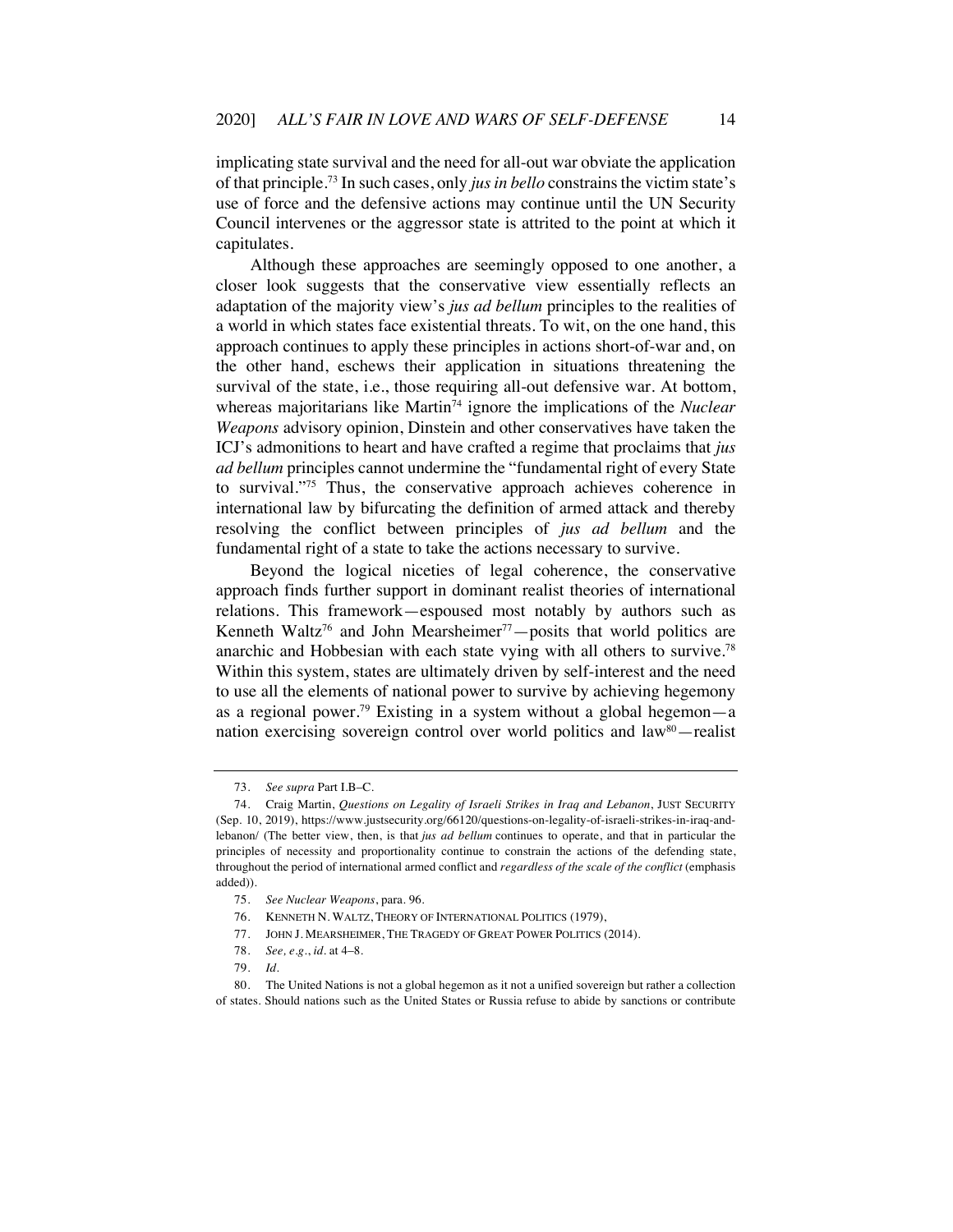theory suggests that individual states will be constrained by international law only so long as that legal regime does not interfere with their ability to survive, i.e., their ability to achieve regional hegemony.<sup>81</sup>

In a world governed by realist theory, the conservative view aligns well with state self-interest. Specifically, where armed attacks fall short of threatening the state's existence, the legitimacy derived from adhering to the constraining norms of international law outweighs the need to employ excessive force in violation of those norms. This corresponds well with how the conservative approach continues to apply the principles of *jus ad bellum*  where an armed attack is of a lesser intensity and Article 51 self-defense measures short-of-war are taken. When the state's existence is threatened, however, the need to employ the force necessary to survive outweighs the incentives to adhere to international law. Simply put, and as with the justifications put forth for lethal self-defense under the common law, it means nothing to obey the law if you do not survive the discharge of your legal duties. Again, the conservative approach aligns well with this dynamic. To wit, when faced with the prospect of imminent demise, states are authorized to ignore the principle of proportionality and pursue all-out defensive war until the UN Security Council intervenes to save the state or until it forces the aggressor to capitulate thereby ending the existential threat. Thus, in doing so, the conservative view allows the old adage to ring true: All's fair in war.82

# *B. Weighing the Critiques*

This is not to say that the conservative view does not have its weaknesses—there are numerous counterarguments to this approach. For one, it hangs a very large hat on the *Nuclear Weapons* advisory opinion. Given that almost all other case-law suggests that the principles of *jus ad bellum* continue to apply no matter the nature of the armed attack, this singular case is forced carry a great deal of weight. Nevertheless, since other cases, such as *Nicaragua* and *Oil Platforms*, do not deal with the types of existential threats addressed in the *Nuclear Weapons* opinion, the ICJ may have not yet had another opportunity to espouse the principles relevant to the conduct of all-out war in response to a threat to state survival. Thus, the lack of corresponding case-law should be taken with a grain of salt.

their military forces to an enforcement action, any decree by the UN would have no 'teeth.' As such, there is no global hegemon in the 21st Century. *See, e.g.*, JOSEPH S. NYE, SR., UNDERSTANDING INTERNATIONAL CONFLICTS: AN INTRODUCTION TO THEORY AND HISTORY, 276–77 (1993).

<sup>81.</sup> *See id.*

<sup>82.</sup> JOHN LYLY, EUPHUES (1578).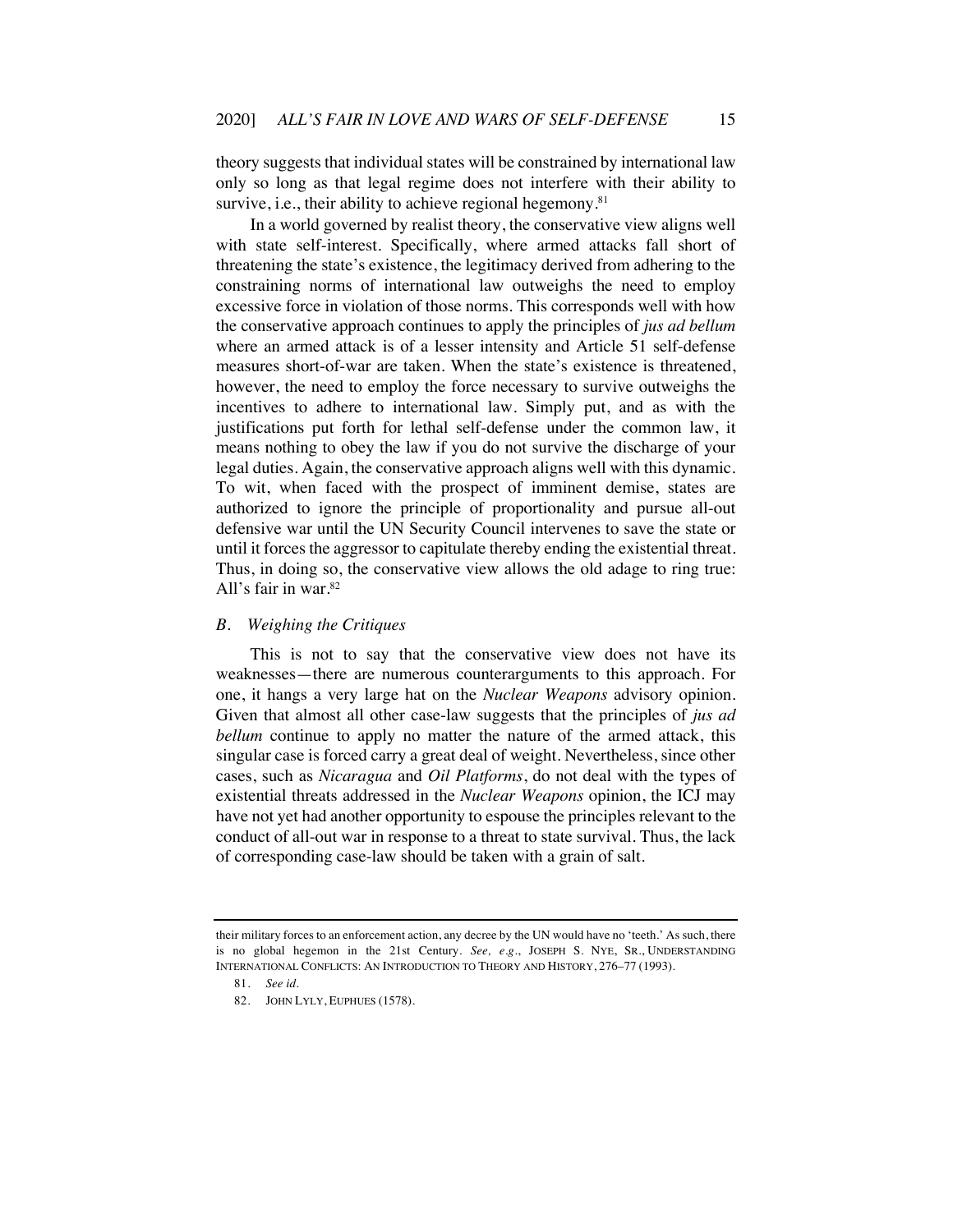Additionally, the conservative view places a great deal of weight on drawing a distinction between those attacks permitting responses short-ofwar and those that rise to the intensity permitting all-out war.<sup>83</sup> Yet, the caseby-case analysis necessary to draw lines between low-intensity and highintensity armed attacks leaves little ex ante certainty about the legality of allout war except with regards to the most extreme attacks. This is certainly an area that requires more research and development to delineate manageable guiding principles. Nonetheless, this is a problem that already exists when making distinctions between Article 2(4) uses of force and Article 51 armed attacks, $84$  and is one which has not proved destabilizing of the Charter's regime of international law.

Another critique of the conservative view is that it permits states to resort to all-out war, an option that is seemingly inapposite to one of the objectives set forth in the UN Charter: the elimination of interstate war. In fact, many scholars argue that the UN Charter enshrined the notions of the 1928 Kellogg-Briand Pact and outlawed war altogether.85 Since the conservative approach allows the use of disproportionate force—all-out war—to defeat an aggressor, the approach would violate the original intent of the UN Charter as conceived by those scholars. It is unclear, however, that this intent is embodied in the Charter. First, one must consider that the Charter was signed in June 1945—before the unconditional surrender of Japan.<sup>86</sup> Specifically, Article 107 of the Charter states:

Nothing in the present Charter shall invalidate or preclude action, in relation to any state which during the Second World War has been an enemy of any signatory to the present Charter, taken or authorized as a result of that war by the Governments having responsibility for such action.87

In fact, advocates of the conservative approach argue that the historical context and language of the Charter "shows that the liberation of the immediate victim of an armed attack is not necessarily enough, and a war of self-defence may aim much higher."<sup>88</sup>

<sup>83.</sup> *See supra* Part I.C.

<sup>84.</sup> *See, e.g.*, *Nicaragua*.

<sup>85.</sup> *See, e.g.*, Oona Hathaway, *Making war illegal changed the world. But it's becoming too easy to break the law*, THE GUARDIAN (Sep. 14, 2017), https://www.theguardian.com/news/2017/sep/14/making-war-illegal-changed-the-world-but-itsbecoming-too-easy-to-break-the-law ("The new United Nations that they created to keep the peace was built around the commitment of the pact to outlawing war.").

<sup>86.</sup> DINSTEIN, *supra* note 12 at 241.

<sup>87.</sup> U.N. Charter art. 107.

<sup>88.</sup> DINSTEIN, *supra* note 12 at 241.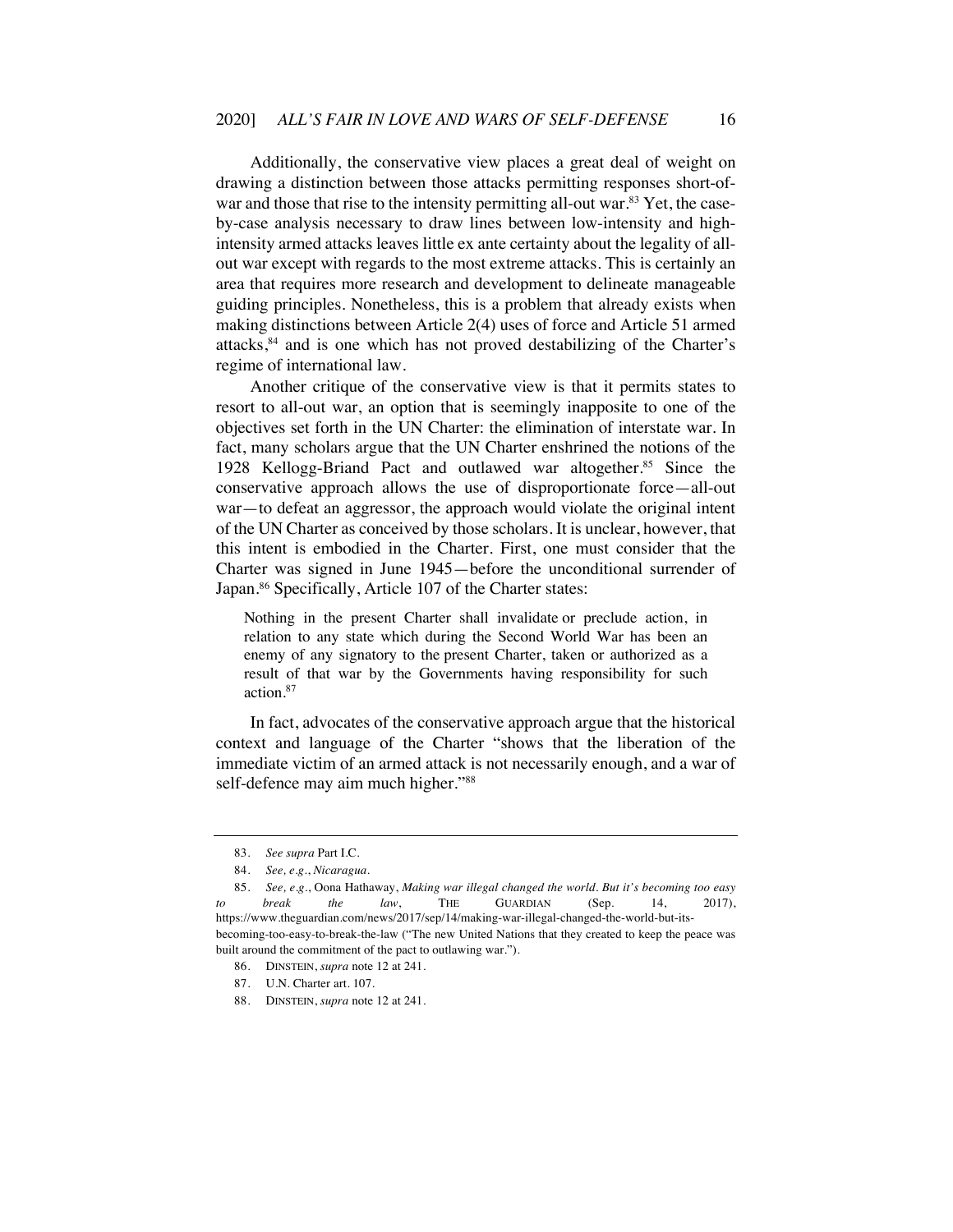Finally, constructivist theories of international relations, such as those posited by Alastair Johnston,<sup>89</sup> provide one last counterargument to the conservative view. Specifically, those theories hold that international law can serve a pedagogical and socialization function vis-à-vis states.<sup>90</sup> For example, Johnston cites the example that an emerging China—a state with every reason to seek ICBM development—chose instead to abide by missilelimiting treaties, ostensibly to gain legitimacy in the international order.<sup>91</sup> This obedience to international law at the expense of realist self-interests seems to show that a legal regime can serve a powerful socialization function. As such, in a world in which we (presumably) desire an end to war, it makes since to hold fast to a regime prohibiting the resort to war in hopes that states will eventually learn to conform their conduct to that principle.

This idealist notion is perhaps the strongest critique of the conservative approach in that it stands in direct opposition to the support provided by realist theories.<sup>92</sup> Nevertheless, realist scholars have critiqued constructivists by examining state practice and positing that the learning effects that Johnston and others believe they observe are, in actuality, states 'pretending' to abide by international law.<sup>93</sup> Under this theory, states only go through the motions of obeying international law until the conditions are ripe for them to take decisive action. For instance, a realist critique of Johnston's China example could say that China was merely biding time until technological and manufacturing conditions were ripe to pursue rapid missile development. This realist critique is powerful in relation to the constructivist notions of outlawing war, especially given contemporary facts. For instance, it is common knowledge that nations like the United States, China, Russia, and others continue to train for "peer or near-peer" engagements and have welldeveloped operational plans tied to certain triggers on the world stage.<sup>94</sup> Such plans seek the decisive defeat of the enemy, not a return to the *status quo ante bellum.*<sup>95</sup> Thus, while these states have seemingly obeyed—since 1945— the notion that all-out war is prohibited by the UN Charter, in reality, they are preparing for just such a fight if and when it becomes necessary.

<sup>89.</sup> ALASTAIR IAIN JOHNSTON, SOCIAL STATES: CHINA IN INTERNATIONAL INSTITUTIONS, 1980- 2000 (2008).

<sup>90.</sup> *See id.*

<sup>91.</sup> *See id.*

<sup>92.</sup> *See supra* notes 77–80 and accompanying text.

<sup>93.</sup> *See, e.g.*, MEARSHEIMER, *supra* note 77.

<sup>94.</sup> *See, e.g.*, Dep't of Defense, National Defense Strategy of the United States 1 (2018), available at https://dod.defense.gov/Portals/1/Documents/pubs/2018-National-Defense-Strategy-Summary.pdf (citing China, Russia, and Iran as peer or near-peer threats against which the United States is articulating a strategy to "compete, deter, and *win*". (emphasis added)).

<sup>95.</sup> *See id.*